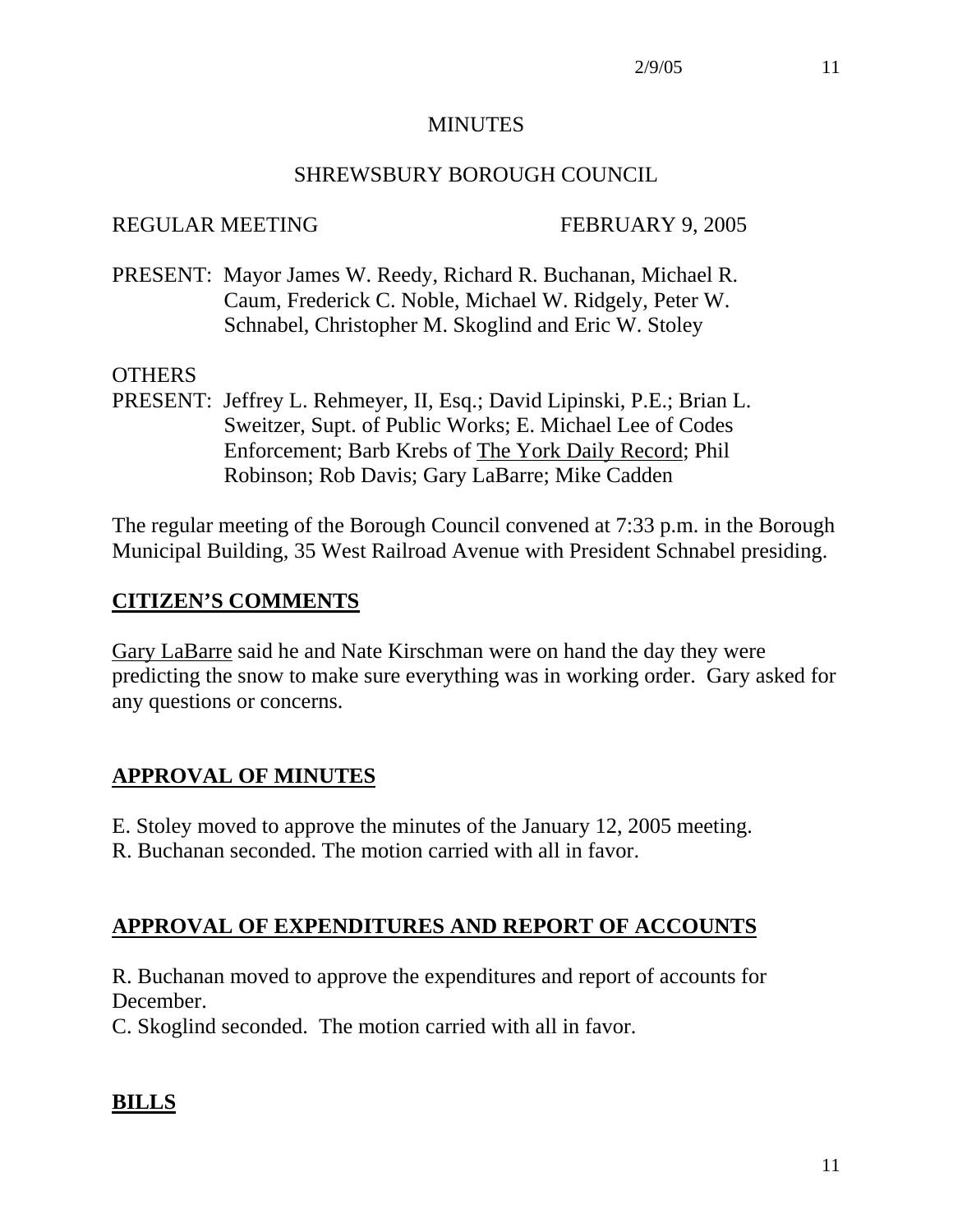The bill list was presented for January: General account: check numbers 6541 thru 6595 totaling \$178,213.14; Water account: check numbers 3162 thru 3179 totaling \$13,176.35; Sewer account: check numbers 2672 thru 2686 totaling \$97,551.74; Highway aid account: checks 634, 635 and 636 totaling \$3,031.86.

M. Ridgely moved to approve the bill list for January.

C. Skoglind seconded. The motion carried with all in favor.

# **SUBDIVISION AND LAND DEVELOPMENT BUSINESS**

Covington Ridge III Final Subdivision Plan

E. Stoley moved to approve the final subdivision plan with the following conditions and contingencies: receipt of the Highway Occupancy Permit, stream crossing and box culvert permit for Trout Run, technical issues with stormwater per Engineer Holley's office, bonding, DEP Planning Module. Further, a note should be added to the plan that due to the approving of any irregular-shaped lots, no waivers, variances or special exceptions will be approved in the future, and further, a waiver is granted to not require sidewalks and a waiver is granted for a temporary cul-de-sac.

M. Ridgely seconded. The motion carried with all in favor.

# **APPOINTMENT OF ZONING HEARING BOARD ALTERNATES**

E. Stoley moved to appoint Laura Holloway as the first alternate and John Speights as the second alternate. Both terms expire on January 1, 2007. C. Skoglind seconded. The motion carried with all in favor.

# **REPORTS**

Codes Enforcement – E. Michael Lee

## Proposed Russlyn Drive off of West Clearview Drive

A plan was recorded in the 1970s for a development that proposed a road off of West Clearview Drive near the apartments. The road was not installed and no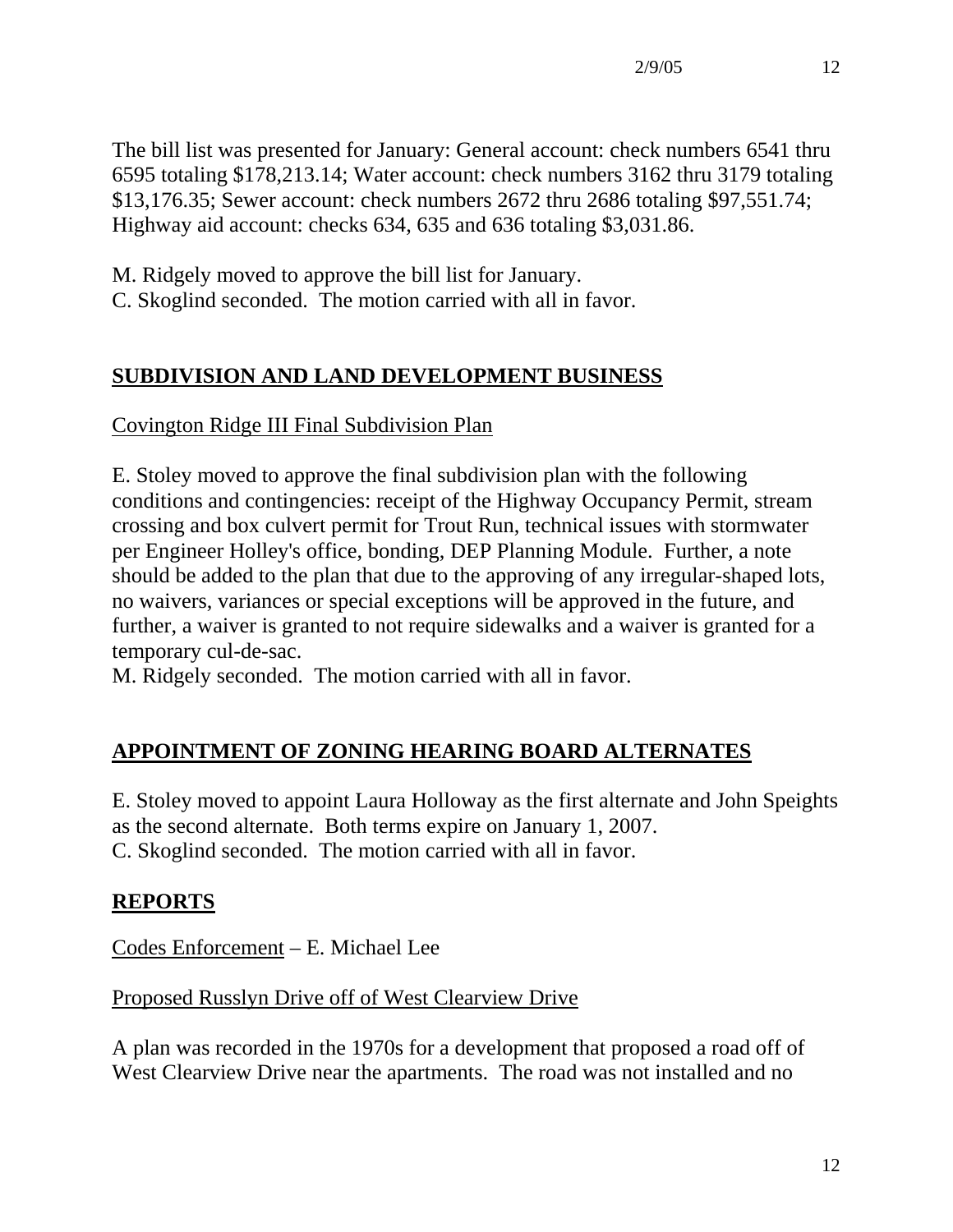portion was adopted. Phil Robinson asked since the named road appears on the zoning map if it could be changed.

Permission was granted to change the name of the road.

#### Weaver Precast

The environmental engineer was going to do a site evaluation tomorrow regarding the removal of items from the property.

#### Covington Ridge Phase II

Mike said none of the homeowners who need grading work received the information letter yet but  $S \& A$  Homes said the letters were mailed last week. Mike asked S & A Homes for a list of names and addresses of home owners who are to receive a letter.

### Clearing Sidewalk Ordinance

The fine for not clearing sidewalks and hydrants is \$15.00. Sol. Rehmeyer will come back with recommendations on a higher fine.

## **OTHER REPORTS**

**Water & Sewer** – Richard R. Buchanan

### Analytical Labs Radiological Testing

Analytical Labs is negotiating with their subcontractor to test our additional radiological testing at no charge due to their error.

#### Pumphouse Wells

The pumps will be installed for the new wells in February; the new buildings are complete. The driveway must be paved and the pipe work in the well houses must be finished. The electrical and computer lines must be installed. The old pump house will have a new furnace, floor, glass block windows and insulation by the end of the month.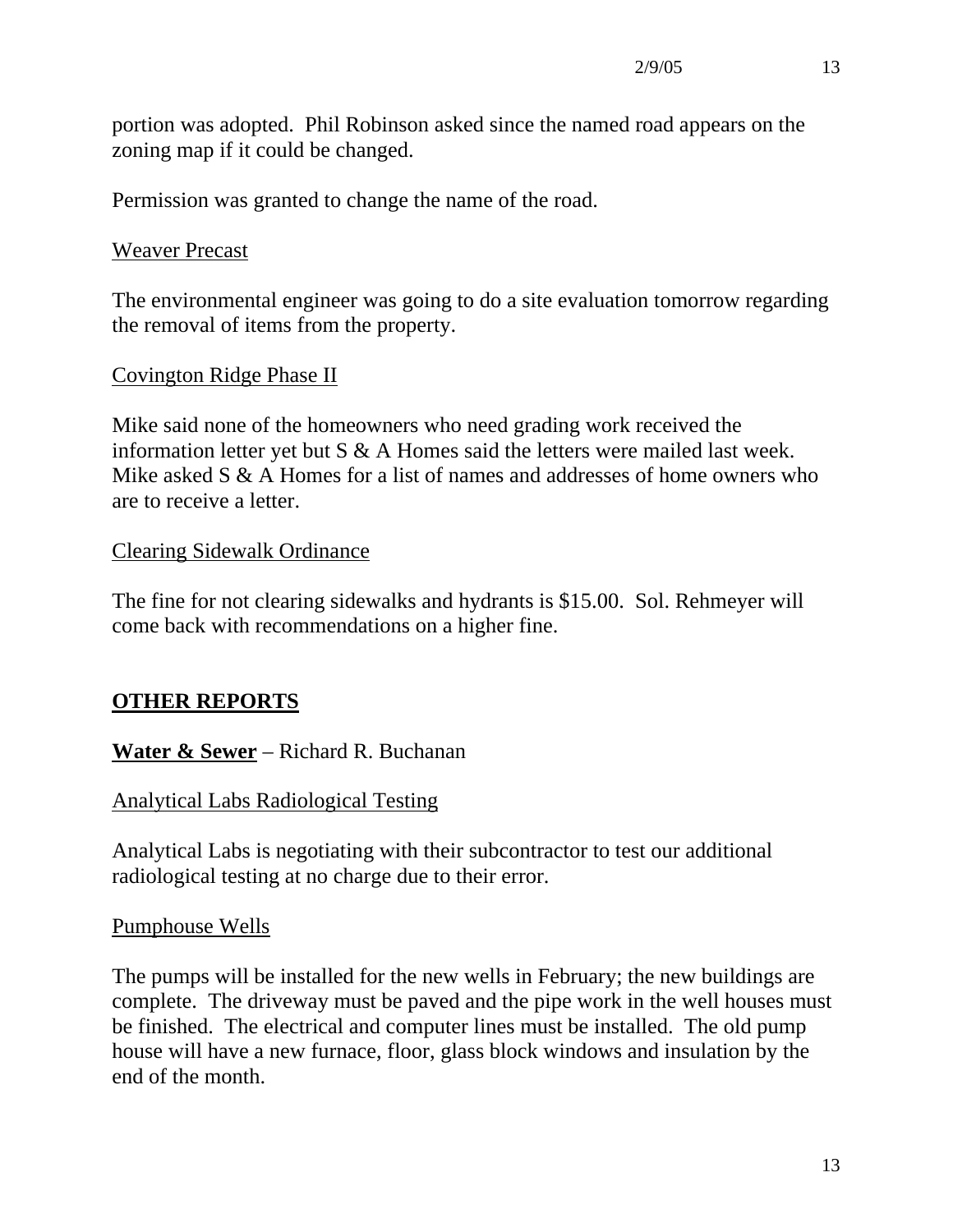## **Public Roads & Lighting** – Christopher M. Skoglind

### Renaming a portion of East Church Street

The Township is asking us to consider renaming a portion of East Church Street from the intersection with South Highland Drive down to the Borough/Township line. There is one resident on this stretch of road. It would make sense to have South Highland Drive continue down to the intersection with Mt. Airy Road. Phil Robinson has been in contact with the resident and he will approach him when he speaks with him about some driveway upgrades whether he would be agreeable to changing his address.

### Mt. Airy Road in front of Shrewsbury Square Shopping Center

C. Skoglind proposed two drawings showing the placement of 40" poles or cones on Mt. Airy Road. They will be forwarded to Eng. Holley for review and we need to ascertain what PennDOT will allow. Mike Lee stated he has been in contact with Bill Wagmann of Kimco regarding the placement of directional signs for the exit at the shopping center.

### Recent Snows

C. Skoglind thanked the Public Works Department for the continued good well done in clearing the Borough streets.

## **Public Lands, Buildings and Finance** – Michael W. Ridgely

### Mold/Fungus in Borough Building

An annual pest inspection showed a fungus and mold problem in the basement's ceiling in one area. An inspection was made to check for moisture and there is none. The Public Works Department will spray with a chlorine solution.

### Pole Building Bid from December

Council acted to reject the one bid received in December from Brian Kunkle Construction in the amount of \$179,000.00.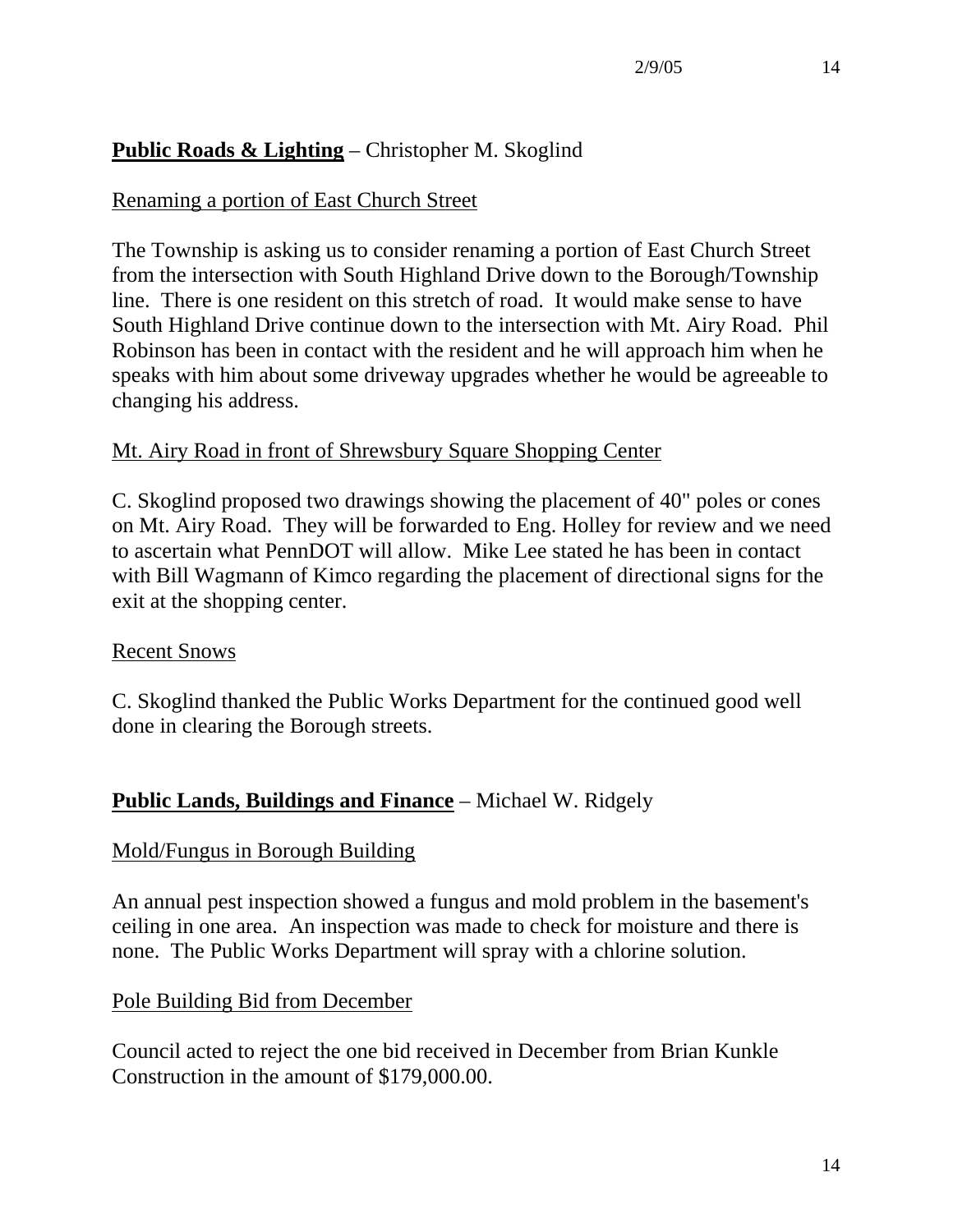## **ENGINEER'S REPORT**

## **SOLICITOR'S REPORT**

### Penn Mar Lease

M. Ridgely moved to have Sol. Rehmeyer forward the proposed lease to Penn-Mar for signature and to authorize the Borough's signing of the lease. E. Stoley seconded. The motion carried with all in favor.

### Grim's Glass & Plastics, Inc.

A plan will be received from Mr. Miller that shows the use of the properties.

### Waste Water Treatment Plant Issues

Shrewsbury Township is questioning the payment of debt reduction fees. Sol. Rehmeyer will set up a meeting with the Township to open discussion on this and other matters pertaining to the sewer EDUs.

### I-83 Rest Stop EDU Issues

No response has been received from Sol. Rehmeyer's last letter.

### Extended Family Dwelling Hardship Permit Language

The draft has been forwarded to the County Planning Commission for review.

### Windy Hill Road Manhole Issue

The Township responded they did not receive written notice of the paving of Windy Hill Road. PennDOT is offering \$1,500.00 toward payment of the raising of the manholes. The Borough will accept this offer as it would cost more to pursue the matter. A letter will be sent to Shrewsbury and Hopewell Townships asking that they notify the Borough when roadwork will be done so we can take the necessary steps to protect our lines.

R. Buchanan moved to accept the payment of \$1,500.00 by PennDOT for our work in raising the manholes with the caveat that PennDOT does the final patch work.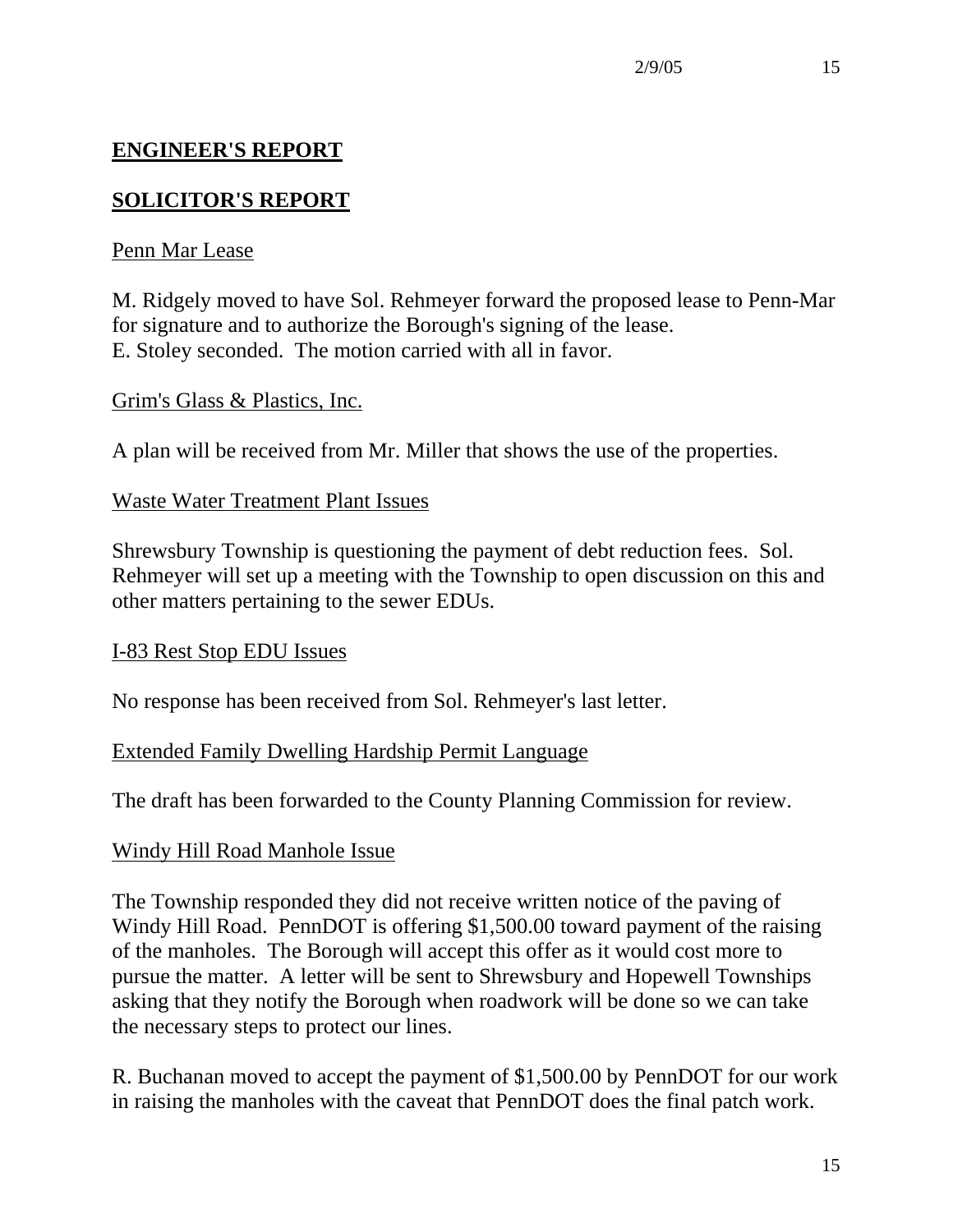E. Stoley seconded. The motion carried with all in favor.

### Ordinance Regarding Shopping Centers

Sol. Rehmeyer has drafted a proposed ordinance to replace the term Shopping Center with the term Commercial Center. Copies were sent to Codes Enforcement and the zoning hearing board solicitor.

### Reimbursement for Legal Fees Pertaining to Subdivision and Land Development **Matters**

Under Act 206 of 2004, municipalities can collect legal fees from developers for the review of subdivision and land development matters. Sol. Rehmeyer was given permission to prepare a resolution.

### Alarm Systems

Sol. Rehemeyer will draft an ordinance requiring the registering of alarms, both commercial and residential.

### Tracking False Alarms

The cost for the module to track false alarms is \$1,000.00. New Freedom and Glen Rock Boroughs are not interested in this information. F. Noble felt this could be done manually. After discussion,

E. Stoley moved to pay \$1,000.00 to the Southern Regional Police for the computer module that will track the number and location of false alarms. M. Caum seconded. The motion carried with one opposition, Fred Noble.

### Above Ground Storage Tank – Cloverdale Avenue

The signed Facility Profile Sheet has been returned by the property owner.

### **Public Safety, Welfare and Personnel** – Frederick C. Noble

New Public Works Employee

Carey Waugh started employment on January 16. Permission was given for additional money to be spent for clothing allowance to get Carey fitted.